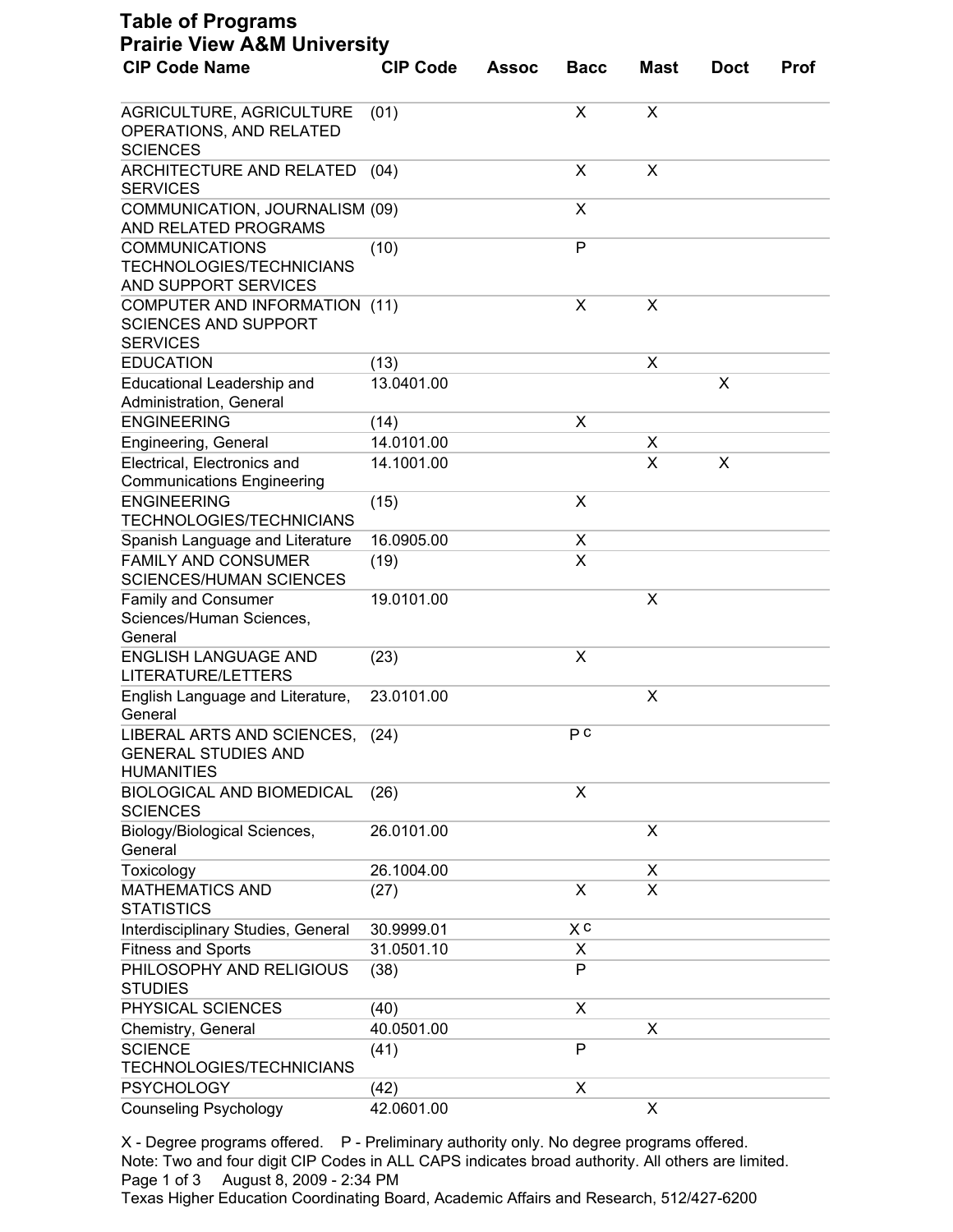| <b>Table of Programs</b><br><b>Prairie View A&amp;M University</b>                |                 |              |             |      |             |             |  |  |
|-----------------------------------------------------------------------------------|-----------------|--------------|-------------|------|-------------|-------------|--|--|
| <b>CIP Code Name</b>                                                              | <b>CIP Code</b> | <b>Assoc</b> | <b>Bacc</b> | Mast | <b>Doct</b> | <b>Prof</b> |  |  |
| <b>Clinical Adolescent Psychology</b>                                             | 42.2001.10      |              |             |      | X           |             |  |  |
| Forensic Psychology                                                               | 42.2601.00      |              |             | X    |             |             |  |  |
| SECURITY AND PROTECTIVE<br><b>SERVICES</b>                                        | (43)            |              | X           |      |             |             |  |  |
| Juvenile Justice Studies                                                          | 43.0199.20      |              |             | X    | X           |             |  |  |
| <b>Public Administration</b>                                                      | 44.0401.00      |              |             | P    |             |             |  |  |
| Social Work                                                                       | 44.0701.00      |              | X           |      |             |             |  |  |
| SOCIAL SCIENCES                                                                   | (45)            |              | X           |      |             |             |  |  |
| Sociology                                                                         | 45.1101.00      |              |             | X    |             |             |  |  |
| Drama and Dramatics/Theatre Arts, 50.0501.00<br>General                           |                 |              | X           |      |             |             |  |  |
| <b>MUSIC</b>                                                                      | 50.09           |              | X           |      |             |             |  |  |
| <b>Health Studies</b>                                                             | 51.0000.01      |              | X           |      |             |             |  |  |
| <b>Clinical Laboratory</b><br>Science/Medical<br>Technology/Technologist          | 51.1005.00      |              | X           |      |             |             |  |  |
| <b>NURSING</b>                                                                    | 51.16           |              |             | X    |             |             |  |  |
| Nursing - Registered Nurse<br>Training (RN, ASN, BSN, MSN)                        | 51.1601.00      |              | X           |      | P           |             |  |  |
| <b>Vocational Rehabilitation</b><br>Counseling/Counselor                          | 51.2310.00      |              |             | P    |             |             |  |  |
| <b>BUSINESS, MANAGEMENT,</b><br>MARKETING, AND RELATED<br><b>SUPPORT SERVICES</b> | (52)            |              | X           | X    |             |             |  |  |
| <b>HISTORY</b>                                                                    | (54)            |              | X           |      |             |             |  |  |

C Any combinations of currently approved programs in your institution's program inventory.

Last four year cycle review that was approved by the Board: July 18, 2002

X - Degree programs offered. P - Preliminary authority only. No degree programs offered. Note: Two and four digit CIP Codes in ALL CAPS indicates broad authority. All others are limited. Page 2 of 3 August 8, 2009 - 2:34 PM Texas Higher Education Coordinating Board, Academic Affairs and Research, 512/427-6200